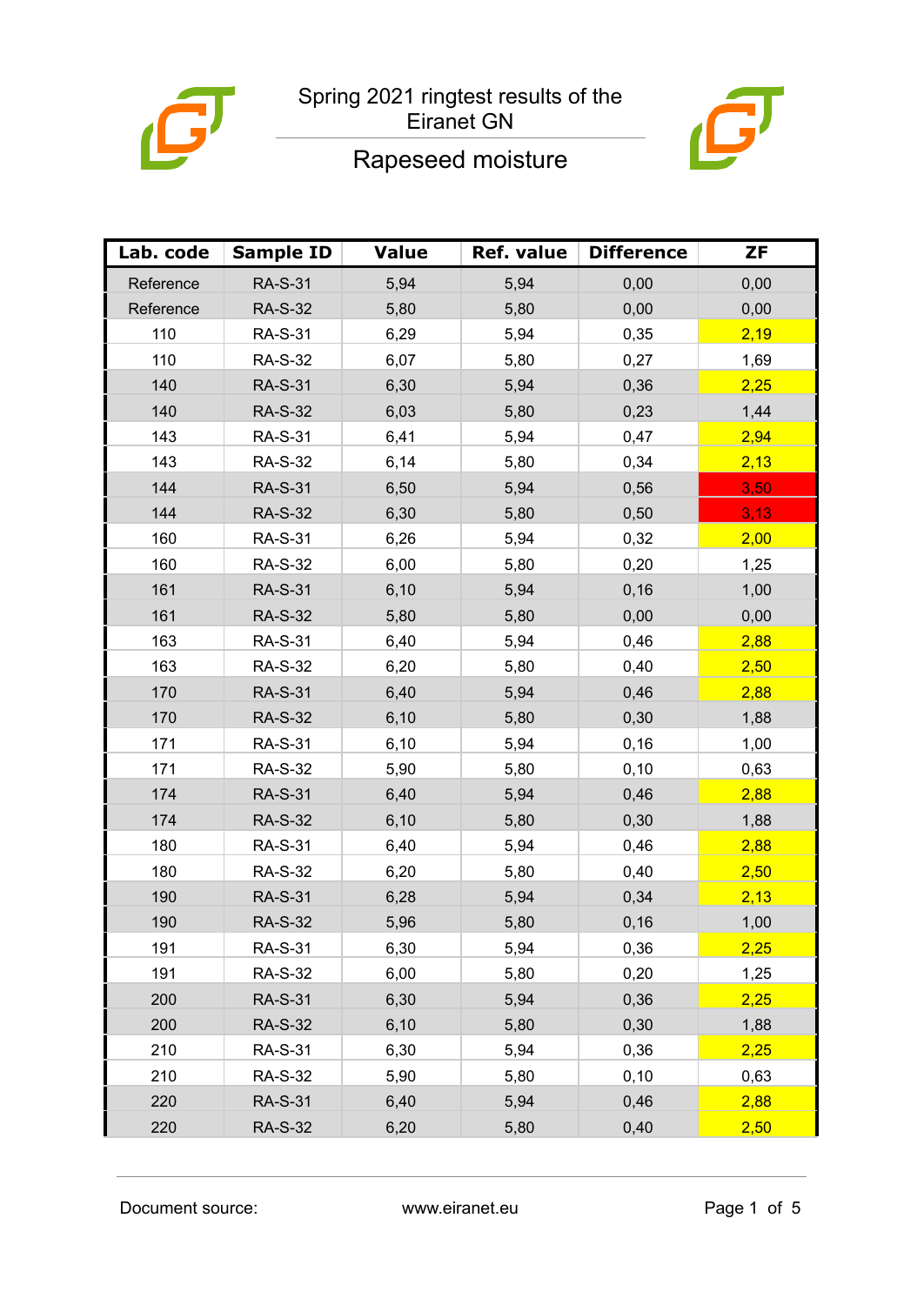

### Rapeseed moisture



| 221 | <b>RA-S-31</b> | 6,40  | 5,94 | 0,46    | 2,88 |
|-----|----------------|-------|------|---------|------|
| 221 | <b>RA-S-32</b> | 6, 10 | 5,80 | 0,30    | 1,88 |
| 222 | <b>RA-S-31</b> | 6,40  | 5,94 | 0,46    | 2,88 |
| 222 | <b>RA-S-32</b> | 6, 10 | 5,80 | 0,30    | 1,88 |
| 230 | <b>RA-S-31</b> | 6,20  | 5,94 | 0,26    | 1,63 |
| 230 | <b>RA-S-32</b> | 5,90  | 5,80 | 0, 10   | 0,63 |
| 240 | <b>RA-S-31</b> | 6,13  | 5,94 | 0, 19   | 1,19 |
| 240 | <b>RA-S-32</b> | 5,74  | 5,80 | $-0,06$ | 0,37 |
| 251 | <b>RA-S-31</b> | 6, 10 | 5,94 | 0, 16   | 1,00 |
| 251 | <b>RA-S-32</b> | 6,00  | 5,80 | 0,20    | 1,25 |
| 253 | <b>RA-S-31</b> | 5,80  | 5,94 | $-0,14$ | 0,88 |
| 253 | <b>RA-S-32</b> | 5,60  | 5,80 | $-0,20$ | 1,25 |
| 254 | <b>RA-S-31</b> | 6, 10 | 5,94 | 0,16    | 1,00 |
| 254 | <b>RA-S-32</b> | 6,00  | 5,80 | 0,20    | 1,25 |
| 255 | <b>RA-S-31</b> | 6,30  | 5,94 | 0,36    | 2,25 |
| 255 | <b>RA-S-32</b> | 6,00  | 5,80 | 0,20    | 1,25 |
| 256 | <b>RA-S-31</b> | 6,50  | 5,94 | 0,56    | 3,50 |
| 256 | <b>RA-S-32</b> | 6,30  | 5,80 | 0,50    | 3,13 |
| 257 | <b>RA-S-31</b> | 6,20  | 5,94 | 0,26    | 1,63 |
| 257 | <b>RA-S-32</b> | 6,00  | 5,80 | 0,20    | 1,25 |
| 258 | <b>RA-S-31</b> | 6,00  | 5,94 | 0,06    | 0,37 |
| 258 | <b>RA-S-32</b> | 5,8   | 5,80 | 0,00    | 0,00 |
| 261 | <b>RA-S-31</b> | 6,01  | 5,94 | 0,07    | 0,44 |
| 261 | <b>RA-S-32</b> | 5,68  | 5,80 | $-0,12$ | 0,75 |
| 270 | <b>RA-S-31</b> | 6,30  | 5,94 | 0,36    | 2,25 |
| 270 | <b>RA-S-32</b> | 5,20  | 5,80 | $-0,60$ | 3,75 |
| 271 | <b>RA-S-31</b> | 6, 10 | 5,94 | 0, 16   | 1,00 |
| 271 | <b>RA-S-32</b> | 5,90  | 5,80 | 0,10    | 0,63 |
| 272 | <b>RA-S-31</b> | 6,30  | 5,94 | 0,36    | 2,25 |
| 272 | <b>RA-S-32</b> | 6,00  | 5,80 | 0,20    | 1,25 |
| 273 | <b>RA-S-31</b> | 6,25  | 5,94 | 0,31    | 1,94 |
| 273 | <b>RA-S-32</b> | 5,89  | 5,80 | 0,09    | 0,56 |
| 274 | <b>RA-S-31</b> | 6,18  | 5,94 | 0,24    | 1,50 |
| 274 | <b>RA-S-32</b> | 6,03  | 5,80 | 0,23    | 1,44 |
| 280 | <b>RA-S-31</b> | 6,40  | 5,94 | 0,46    | 2,88 |
| 280 | <b>RA-S-32</b> | 6, 10 | 5,80 | 0,30    | 1,88 |

Document source: www.eiranet.eu Page 2 of 5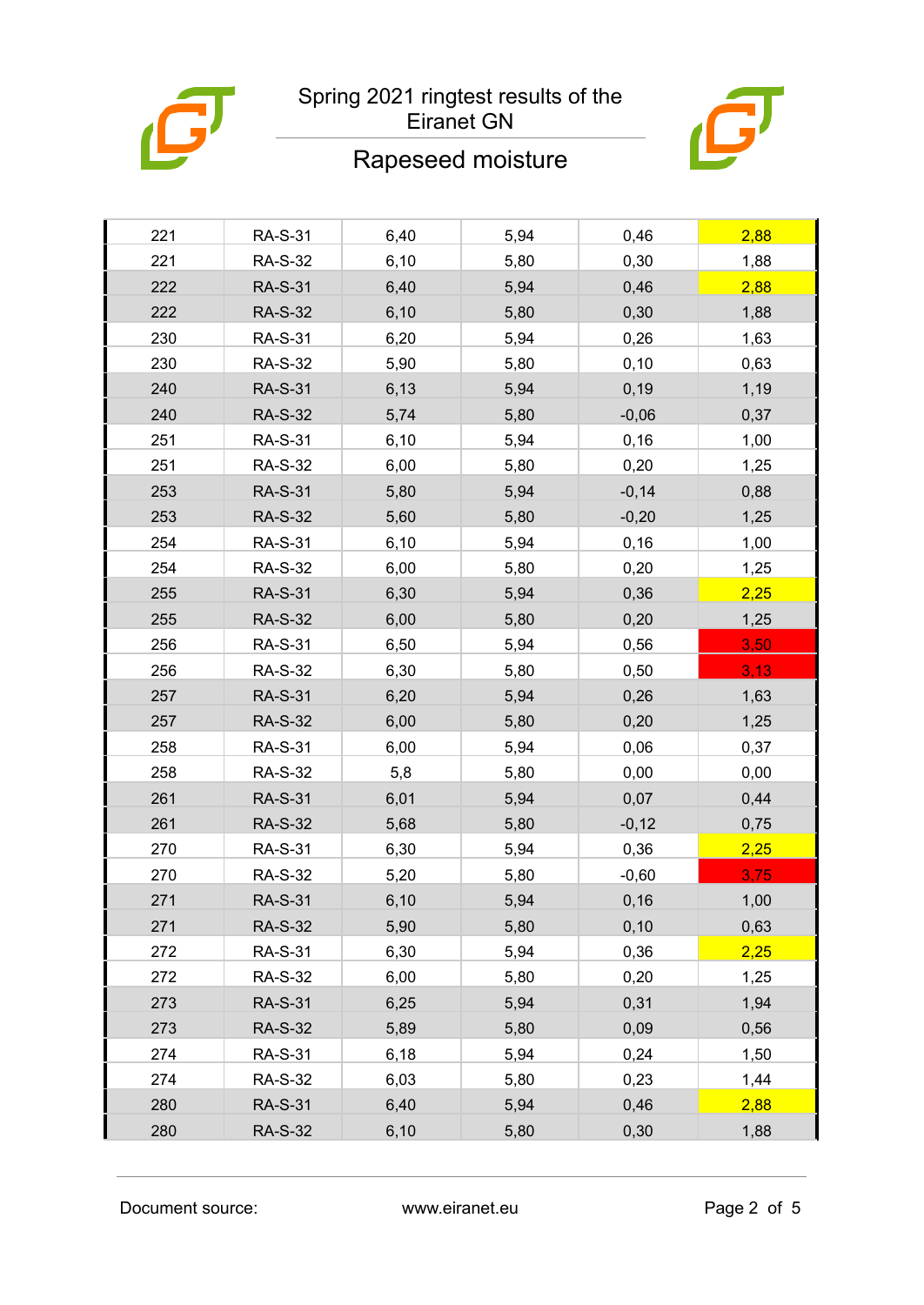

### Rapeseed moisture



| 282 | <b>RA-S-31</b> | 6,30  | 5,94 | 0,36    | 2,25 |
|-----|----------------|-------|------|---------|------|
| 282 | <b>RA-S-32</b> | 6,20  | 5,80 | 0,40    | 2,50 |
| 283 | <b>RA-S-31</b> | 6,10  | 5,94 | 0,16    | 1,00 |
| 283 | <b>RA-S-32</b> | 5,80  | 5,80 | 0,00    | 0,00 |
| 284 | <b>RA-S-31</b> | 6,20  | 5,94 | 0,26    | 1,63 |
| 284 | <b>RA-S-32</b> | 6,00  | 5,80 | 0,20    | 1,25 |
| 290 | <b>RA-S-31</b> | 6,40  | 5,94 | 0,46    | 2,88 |
| 290 | <b>RA-S-32</b> | 6, 10 | 5,80 | 0,30    | 1,88 |
| 291 | <b>RA-S-31</b> | 6,20  | 5,94 | 0,26    | 1,63 |
| 291 | <b>RA-S-32</b> | 6, 10 | 5,80 | 0,30    | 1,88 |
| 293 | <b>RA-S-31</b> | 6,40  | 5,94 | 0,46    | 2,88 |
| 293 | <b>RA-S-32</b> | 6,00  | 5,80 | 0,20    | 1,25 |
| 300 | <b>RA-S-31</b> | 6,30  | 5,94 | 0,36    | 2,25 |
| 300 | <b>RA-S-32</b> | 6,00  | 5,80 | 0,20    | 1,25 |
| 310 | <b>RA-S-31</b> | 6,20  | 5,94 | 0,26    | 1,63 |
| 310 | <b>RA-S-32</b> | 5,90  | 5,80 | 0,10    | 0,63 |
| 322 | <b>RA-S-31</b> | 6,10  | 5,94 | 0,16    | 1,00 |
| 322 | <b>RA-S-32</b> | 5,99  | 5,80 | 0, 19   | 1,19 |
| 330 | <b>RA-S-31</b> | 6,20  | 5,94 | 0,26    | 1,63 |
| 330 | <b>RA-S-32</b> | 5,90  | 5,80 | 0,10    | 0,63 |
| 331 | <b>RA-S-31</b> | 6,00  | 5,94 | 0,06    | 0,37 |
| 331 | <b>RA-S-32</b> | 5,80  | 5,80 | 0,00    | 0,00 |
| 340 | <b>RA-S-31</b> | 6,42  | 5,94 | 0,48    | 3,00 |
| 340 | <b>RA-S-32</b> | 6, 15 | 5,80 | 0,35    | 2,19 |
| 371 | <b>RA-S-31</b> | 6,4   | 5,94 | 0,46    | 2,88 |
| 371 | <b>RA-S-32</b> | 6,3   | 5,80 | 0,50    | 3,13 |
| 372 | <b>RA-S-31</b> | 6,21  | 5,94 | 0,27    | 1,69 |
| 372 | <b>RA-S-32</b> | 6,17  | 5,80 | 0,37    | 2,31 |
| 380 | <b>RA-S-31</b> | 6,4   | 5,94 | 0,46    | 2,88 |
| 380 | <b>RA-S-32</b> | 6,3   | 5,80 | 0,50    | 3,13 |
| 382 | <b>RA-S-31</b> | 6,20  | 5,94 | 0,26    | 1,63 |
| 382 | <b>RA-S-32</b> | 6, 10 | 5,80 | 0,30    | 1,88 |
| 390 | <b>RA-S-31</b> | 6,33  | 5,94 | 0,39    | 2,44 |
| 390 | <b>RA-S-32</b> | 6,13  | 5,80 | 0,33    | 2,06 |
| 400 | <b>RA-S-31</b> | 6,00  | 5,94 | 0,06    | 0,37 |
| 400 | <b>RA-S-32</b> | 5,70  | 5,80 | $-0,10$ | 0,62 |
|     |                |       |      |         |      |

Document source: www.eiranet.eu Page 3 of 5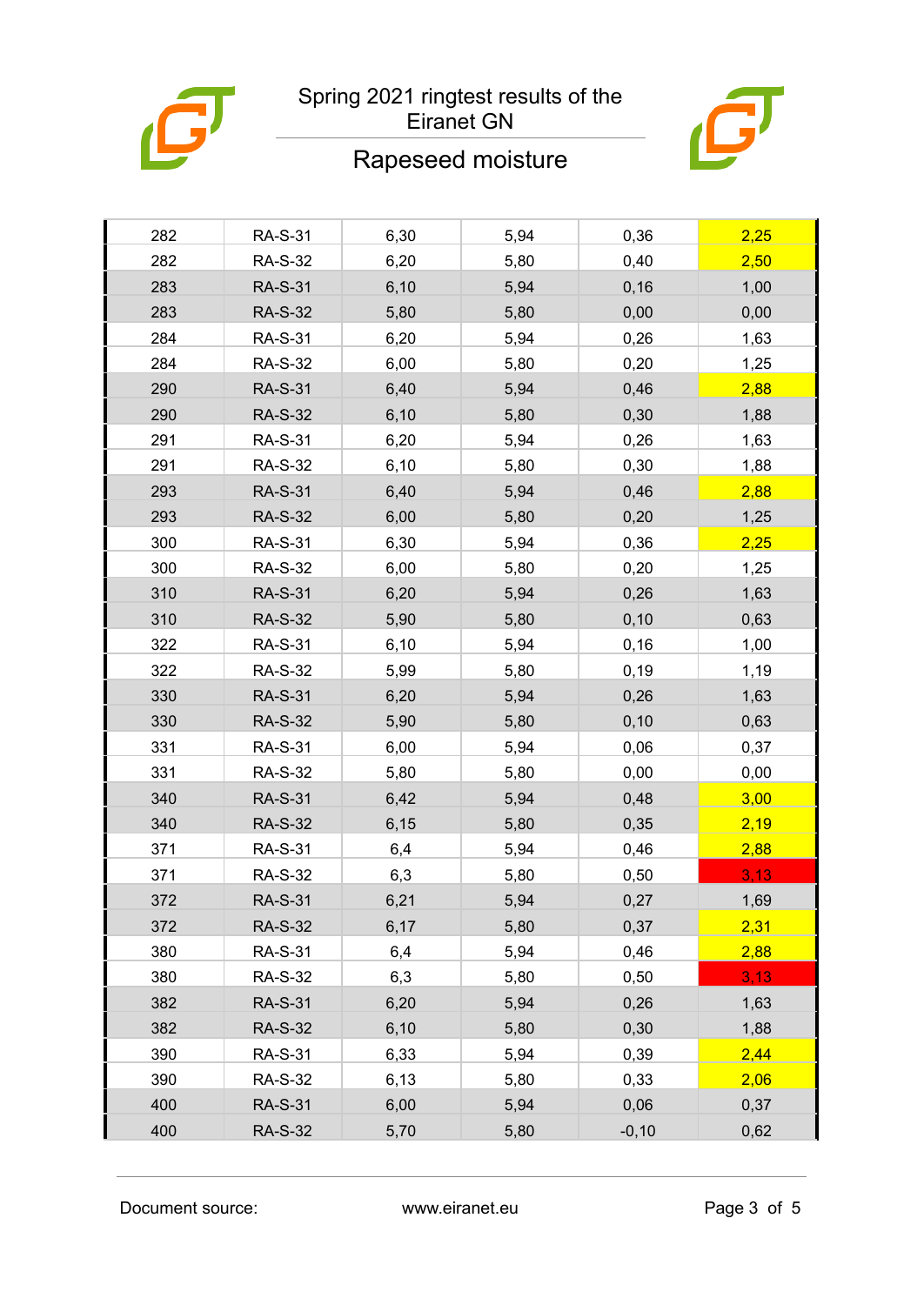

# Rapeseed moisture



| 401 | <b>RA-S-31</b> | 6,1   | 5,94 | 0,16    | 1,00  |
|-----|----------------|-------|------|---------|-------|
| 401 | <b>RA-S-32</b> | 6,1   | 5,80 | 0,30    | 1,88  |
| 405 | <b>RA-S-31</b> | 6,21  | 5,94 | 0,27    | 1,69  |
| 405 | <b>RA-S-32</b> | 5,86  | 5,80 | 0,06    | 0,38  |
| 406 | <b>RA-S-31</b> | 6,02  | 5,94 | 0,08    | 0,50  |
| 406 | <b>RA-S-32</b> | 5,99  | 5,80 | 0, 19   | 1,19  |
| 407 | <b>RA-S-31</b> | 5,91  | 5,94 | $-0,03$ | 0, 19 |
| 407 | <b>RA-S-32</b> | 5,86  | 5,80 | 0,06    | 0,38  |
| 410 | <b>RA-S-31</b> | 6,00  | 5,94 | 0,06    | 0,37  |
| 410 | <b>RA-S-32</b> | 5,80  | 5,80 | 0,00    | 0,00  |
| 411 | <b>RA-S-31</b> | 6,00  | 5,94 | 0,06    | 0,37  |
| 411 | <b>RA-S-32</b> | 5,80  | 5,80 | 0,00    | 0,00  |
| 440 | <b>RA-S-31</b> | 6,2   | 5,94 | 0,26    | 1,63  |
| 440 | <b>RA-S-32</b> | 5,9   | 5,80 | 0,10    | 0,63  |
| 450 | <b>RA-S-31</b> | 6,36  | 5,94 | 0,42    | 2,63  |
| 450 | <b>RA-S-32</b> | 5,99  | 5,80 | 0, 19   | 1,19  |
| 480 | <b>RA-S-31</b> | 6,6   | 5,94 | 0,66    | 4,13  |
| 480 | <b>RA-S-32</b> | 6,2   | 5,80 | 0,40    | 2,50  |
| 481 | <b>RA-S-31</b> | 6,20  | 5,94 | 0,26    | 1,63  |
| 481 | <b>RA-S-32</b> | 6,00  | 5,80 | 0,20    | 1,25  |
| 482 | <b>RA-S-31</b> | 6,3   | 5,94 | 0,36    | 2,25  |
| 482 | <b>RA-S-32</b> | 5,9   | 5,80 | 0,10    | 0,63  |
| 483 | <b>RA-S-31</b> | 6,20  | 5,94 | 0,26    | 1,63  |
| 483 | <b>RA-S-32</b> | 6, 10 | 5,80 | 0,30    | 1,88  |
| 490 | <b>RA-S-31</b> | 6,1   | 5,94 | 0, 16   | 1,00  |
| 490 | <b>RA-S-32</b> | $\,6$ | 5,80 | 0,20    | 1,25  |
| 491 | <b>RA-S-31</b> | 6,00  | 5,94 | 0,06    | 0,37  |
| 491 | <b>RA-S-32</b> | 5,90  | 5,80 | 0, 10   | 0,63  |
| 494 | <b>RA-S-31</b> | 6,16  | 5,94 | 0,22    | 1,38  |
| 494 | <b>RA-S-32</b> | 5,97  | 5,80 | 0,17    | 1,06  |
| 495 | <b>RA-S-31</b> | 6,30  | 5,94 | 0,36    | 2,25  |
| 495 | <b>RA-S-32</b> | 6,10  | 5,80 | 0,30    | 1,88  |
| 502 | <b>RA-S-31</b> | 6,5   | 5,94 | 0,56    | 3,50  |
| 502 | <b>RA-S-32</b> | 6,2   | 5,80 | 0,40    | 2,50  |
| 503 | <b>RA-S-31</b> | 6,30  | 5,94 | 0,36    | 2,25  |
| 503 | <b>RA-S-32</b> | 6,00  | 5,80 | 0,20    | 1,25  |
|     |                |       |      |         |       |

Document source: www.eiranet.eu Page 4 of 5